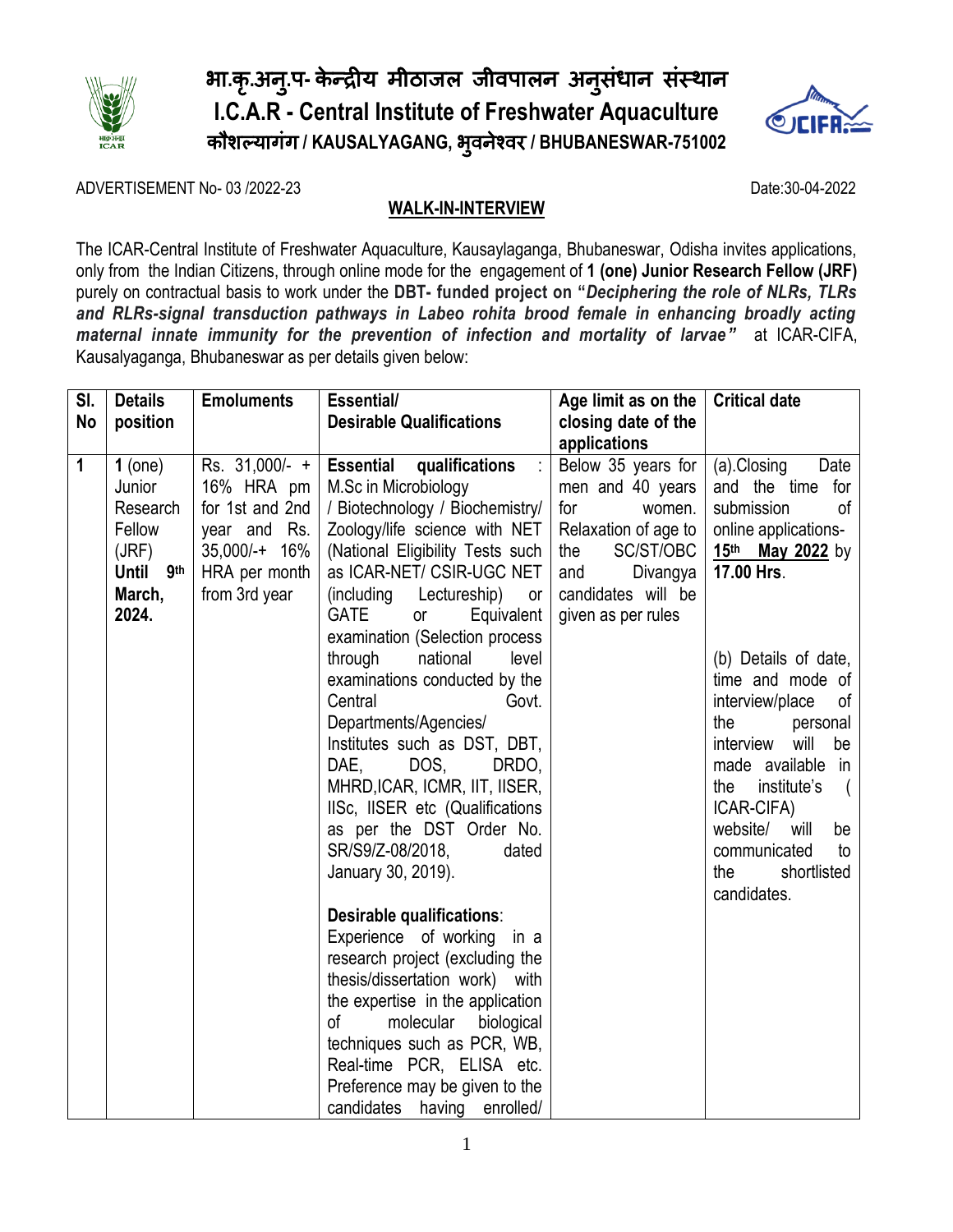|    |                                                                                                                                                                                                                                                    |  | completed the Ph.D. course<br>work.                                                                                                                                                                                  |  |                               |  |
|----|----------------------------------------------------------------------------------------------------------------------------------------------------------------------------------------------------------------------------------------------------|--|----------------------------------------------------------------------------------------------------------------------------------------------------------------------------------------------------------------------|--|-------------------------------|--|
|    |                                                                                                                                                                                                                                                    |  |                                                                                                                                                                                                                      |  |                               |  |
|    |                                                                                                                                                                                                                                                    |  | ** While working in the project,<br>the JRF may be allowed<br>to                                                                                                                                                     |  |                               |  |
|    |                                                                                                                                                                                                                                                    |  | enroll for their Ph.D. program in                                                                                                                                                                                    |  |                               |  |
|    |                                                                                                                                                                                                                                                    |  | the universities having MOU<br>with the ICA-CIFA                                                                                                                                                                     |  |                               |  |
|    |                                                                                                                                                                                                                                                    |  |                                                                                                                                                                                                                      |  |                               |  |
|    |                                                                                                                                                                                                                                                    |  | Interested candidates may visit institute website: http://www.cifa.nic.in for filling the details and submit his/<br>her application (as per format given at Annexure-IV) by 15 <sup>th</sup> May 2022 by 17.00 Hrs. |  |                               |  |
|    |                                                                                                                                                                                                                                                    |  | For detailed instructions regarding how to apply, please see Annexure-III.                                                                                                                                           |  |                               |  |
| 1. |                                                                                                                                                                                                                                                    |  | The place of posting will be at ICAR-CIFA, Kausalyaganga, Bhubaneswar, Odisha but the JRF may have to<br>visit different fish farms/ aquaculture zones/ institutes located in various parts of INDIA.                |  |                               |  |
| 2. | interview/Joining.                                                                                                                                                                                                                                 |  | The original certificates/marksheets and proof of age and caste to be produced at the time of                                                                                                                        |  |                               |  |
| 3. |                                                                                                                                                                                                                                                    |  | The selected candidate may also require to travel in any parts of the India as per requirement of the work.                                                                                                          |  |                               |  |
| 4. | No TA/DA will be paid for attending the interview.                                                                                                                                                                                                 |  |                                                                                                                                                                                                                      |  |                               |  |
| 5. | No interim enquiries will be entertained. Canvassing in any form will render the candidate disqualified for the<br>position.                                                                                                                       |  |                                                                                                                                                                                                                      |  |                               |  |
| 6. | The above engagements are purely temporary and will stand terminated automatically after the completion of<br>the project period indicated in the selection offer, or otherwise intimated subsequently subject to willingness of<br>the candidate. |  |                                                                                                                                                                                                                      |  |                               |  |
| 7. | The candidate will not have any right for absorption in the ICAR-CIFA/ICAR.                                                                                                                                                                        |  |                                                                                                                                                                                                                      |  |                               |  |
| 8. | The selected candidate may have to join immediately.                                                                                                                                                                                               |  |                                                                                                                                                                                                                      |  |                               |  |
| 9. | The Director/ PI/ Competent Authority of the ICAR-CIFA reserves the right to cancel the recruitment process<br>without assigning any reason.                                                                                                       |  |                                                                                                                                                                                                                      |  |                               |  |
|    | 10. The decision of the Director/ PI/ Competent Authority of the ICAR-CIFA will be final and binding in all<br>respects.                                                                                                                           |  |                                                                                                                                                                                                                      |  |                               |  |
|    | 11. The details of short listed candidates will be placed on the ICAR-CIFA website / an e-mail will be sent<br>to the short listed candidates for attending the interview at ICAR-CIFA, Kausalyaganga, Bhubaneswar,<br>Odisha                      |  |                                                                                                                                                                                                                      |  |                               |  |
|    |                                                                                                                                                                                                                                                    |  |                                                                                                                                                                                                                      |  | <b>Principal Investigator</b> |  |
|    |                                                                                                                                                                                                                                                    |  |                                                                                                                                                                                                                      |  |                               |  |

2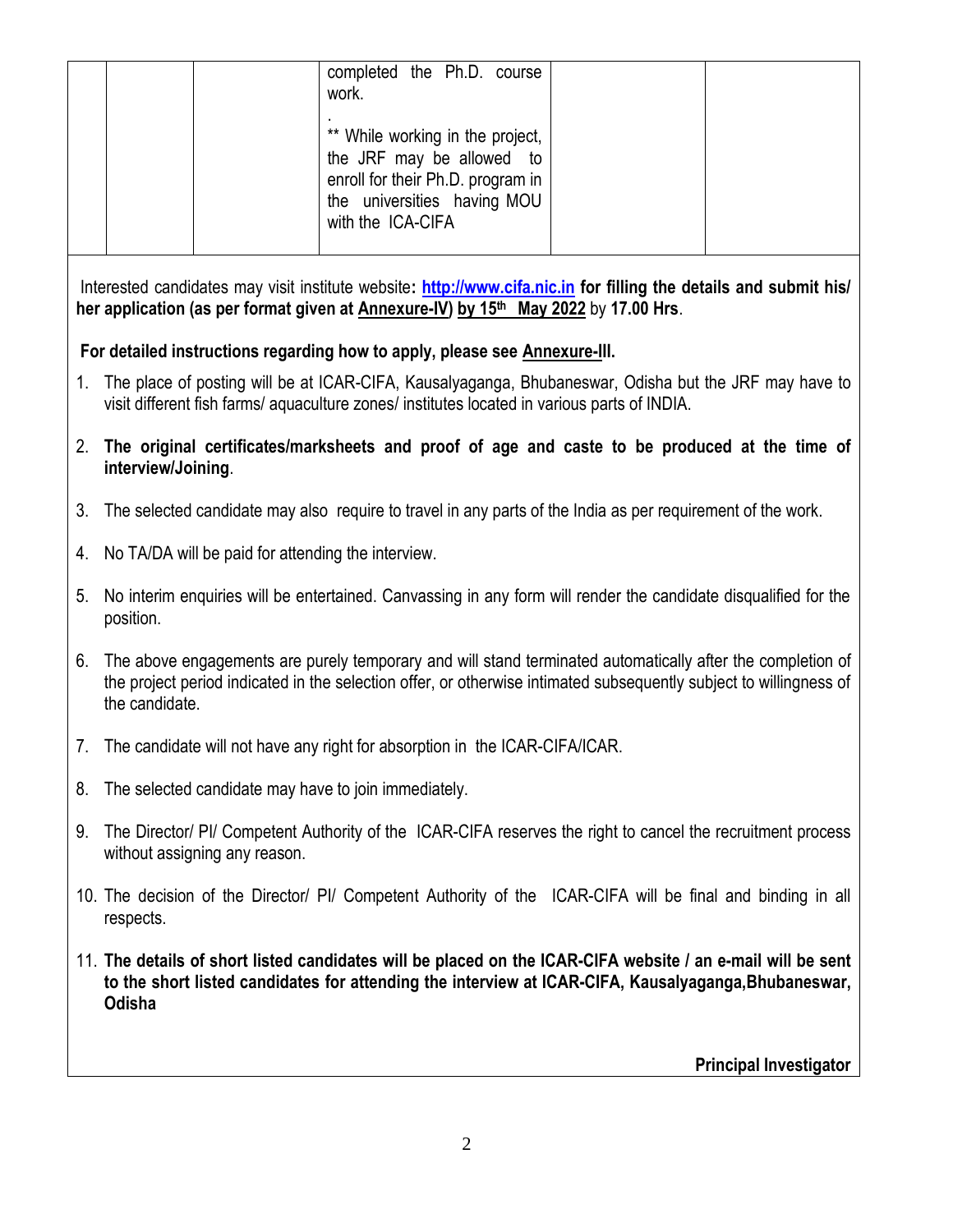# **ANNEXURE -I**

**Evaluation criteria for short listing and final selection of the candidates for Junior Research Fellow (JRF)** ======================================================================================

#### 1. **Eligibility Criteria:**

**a. Nationality:** The candidate must be a citizen of India**.**

**b. Age Limit**: Lower and upper age limits will be 21 years and 35 years (for men) / 40 years (for women) respectively, with relaxation of age to SC/ST/OBC and Divyaang candidates as per rules.

#### **c. Essential Educational Qualifications for the Junior Research Fellow (JRF)**

**Essential qualifications** : M.Sc in Microbiology/Biotechnology/Biochemistry/ Zoology/life science with NET (National Eligibility Tests such as ICAR-NET/ CSIR-UGC NET (including Lectureship) or GATE or Equivalent examination (Selection process through national level examinations conducted by the Central Govt. Departments/Agencies/ Institutes such as DST, DBT, DAE, DOS, DRDO, MHRD,ICAR, ICMR, IIT, IISER, IISc, IISER etc (Qualifications as per the DST Order No. SR/S9/Z-08/2018, dated January 30, 2019)

#### **d. Desirable Qualification for JRF**

Experience of working in a research project (excluding the thesis/dissertation work) with the expertise in the application of molecular biological techniques such as PCR, WB, Real-time PCR, ELISA etc.

#### **2. Evaluation method:**

| Scorecard For The Selection Of Junior Research Fellow (JRF) At ICAR-CIFA |                                  |                                                     |                           |                 |                                        |                              |              |  |
|--------------------------------------------------------------------------|----------------------------------|-----------------------------------------------------|---------------------------|-----------------|----------------------------------------|------------------------------|--------------|--|
| <b>Criteria</b>                                                          | <b>Educational Qualification</b> |                                                     |                           |                 | <b>Desirable</b><br>Qualificatio<br>ns | Personal<br><b>Interview</b> | <b>Total</b> |  |
| Total<br><b>Marks</b>                                                    | 40 Marks                         |                                                     |                           |                 | 20 Marks                               | 40 Marks                     | 100          |  |
| <b>Breakup</b>                                                           | 10 <sup>th</sup><br>(Secondary)  | 12 <sup>th</sup><br>$(10+2)$<br>Higher<br>secondary | Graduation<br>(Bachelors) | Post-Graduation |                                        |                              | <b>Marks</b> |  |
|                                                                          |                                  | Ш                                                   | Ш                         | IV              | ٧                                      |                              |              |  |
| Maximum<br><b>Marks</b>                                                  | 10                               | 10                                                  | 10                        | 10              | 20                                     |                              |              |  |

**Essential Educational Qualification : 40 marks**

 Candidates having **first class/first division** (based on percentage/Grade points) in 10th, 10+2, Graduation and Post-graduation will get **10 marks each in the respective category**. (Ex. Candidate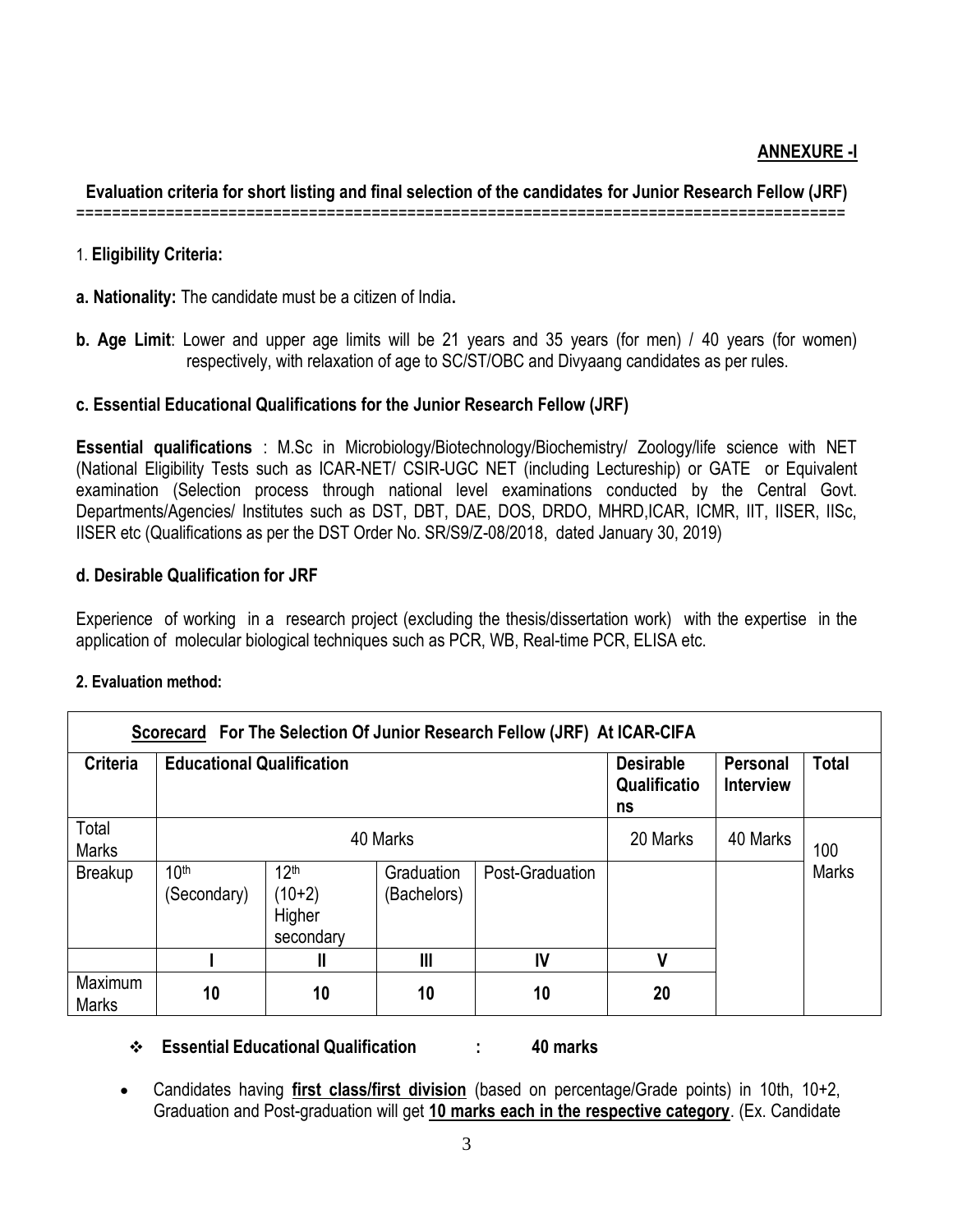having first class/first division in 10<sup>th</sup>, 12<sup>th</sup>, Graduation and Post-graduation will get 10+10+10+10 = 40 marks)

- Candidates having **second class / second division** (based on percentage/Grade points) in 10th, 10+2, Graduation and Post-graduation will get 5 **marks each in the respective category** (Ex. Candidate having **second class/second division** in 10<sup>th</sup>, 12<sup>th</sup>, Graduation and Post-graduation will  $get 5+5+5+5 = 20$  marks)
- Candidates having **pass /third division** (based on percentage/Grade points) in 10th, 10+2, Graduation and Post-graduation will get 3 **marks each in the respective category** (Ex. Candidate having **pass /third division** in 10<sup>th</sup>, 12<sup>th</sup>, Graduation and Post-graduation will get 3+3+3+3 = 12 marks).

**Note** : Candidates having only the CGPA/OGPA in their mark-sheet /transcript, the conversion formula of CGPA/OGPA to percentage of marks or division as adopted by the University /Board needs to be enclosed with the respective transcript/mark sheet, or else the decision in this regard made by the competent authority of the ICAR-CIFA will be treated as final.

#### **Desirable Qualifications : 20 marks**

Experience of working in a research project (excluding the thesis/dissertation work) with the expertise in the application of molecular biological techniques such as PCR, WB, Real-time PCR, ELISA etc.

- i. Candidates having 6 months to 1-year of research experience employing the techniques/methods as mentioned above will be awarded 5 marks. (Experience less than 6 months will not be counted for allotting marks)
- ii.Candidates having >1 year and up to 2 year of research experience employing the techniques/methods

as mentioned above will be awarded 10 marks

iii.Candidates having >2 year and up to 3 year of research experience employing the techniques/methods as mentioned above will be awarded 15 marks

iv.Working experience of more than 3 years of research experience employing the techniques/methods as mentioned above will be awarded 20 marks

#### **Personal Interview : 40 marks**

#### **Note:**

- 1. **Ten (10) candidates,** those who stand sufficiently high on merit on the basis of aggregate marks obtained in respect of educational and desirable qualifications criteria as mentioned under **Column I to V** of the Score card are likely to be called for the interview for the selection of **1 (one) JRF**. However, the number of candidates called for the interview may be increased/decreased as decided by the competent authority
- 2. Final selection will be based on candidate's score in the shortlisting and interview score taken together in order of merit.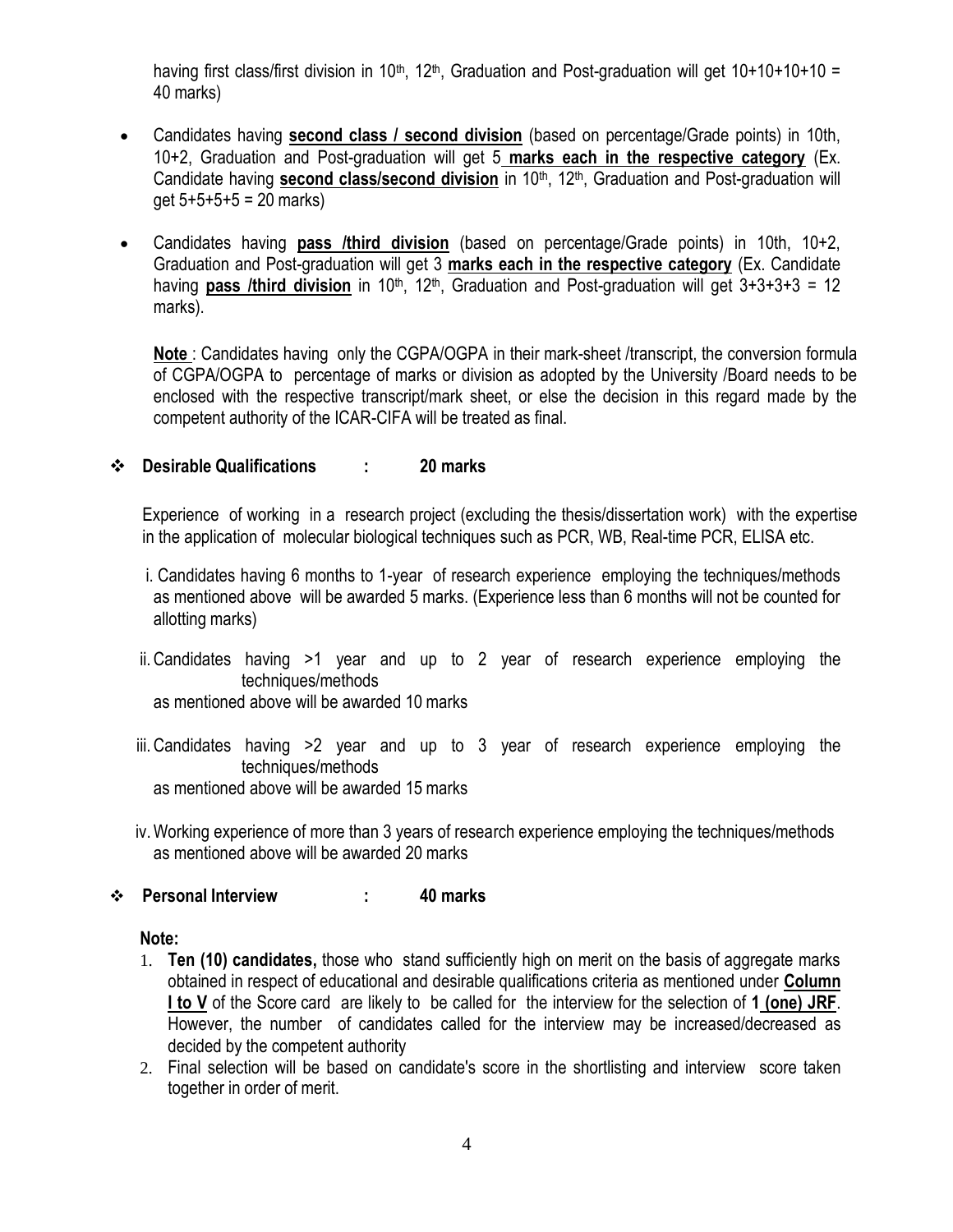# **Tie-breaking Principles**

## **A. For shortlisting the candidates for interview:**

- a) In a case where the total marks obtained in r/o column No. I to V are equal, the candidate senior in age will be ranked higher.
- b) Further, if the candidates are of same age, the candidate securing more total marks in r/o column No. IV and V will be ranked higher.

### **B. For final selection of the candidates:**

- a) In a case of the overall equal marks, the candidate senior in age will be ranked higher.
- b) Further, if the candidates are of same age, the candidate who has obtained higher marks in r/o column No. V while short listing the candidates, will be ranked higher.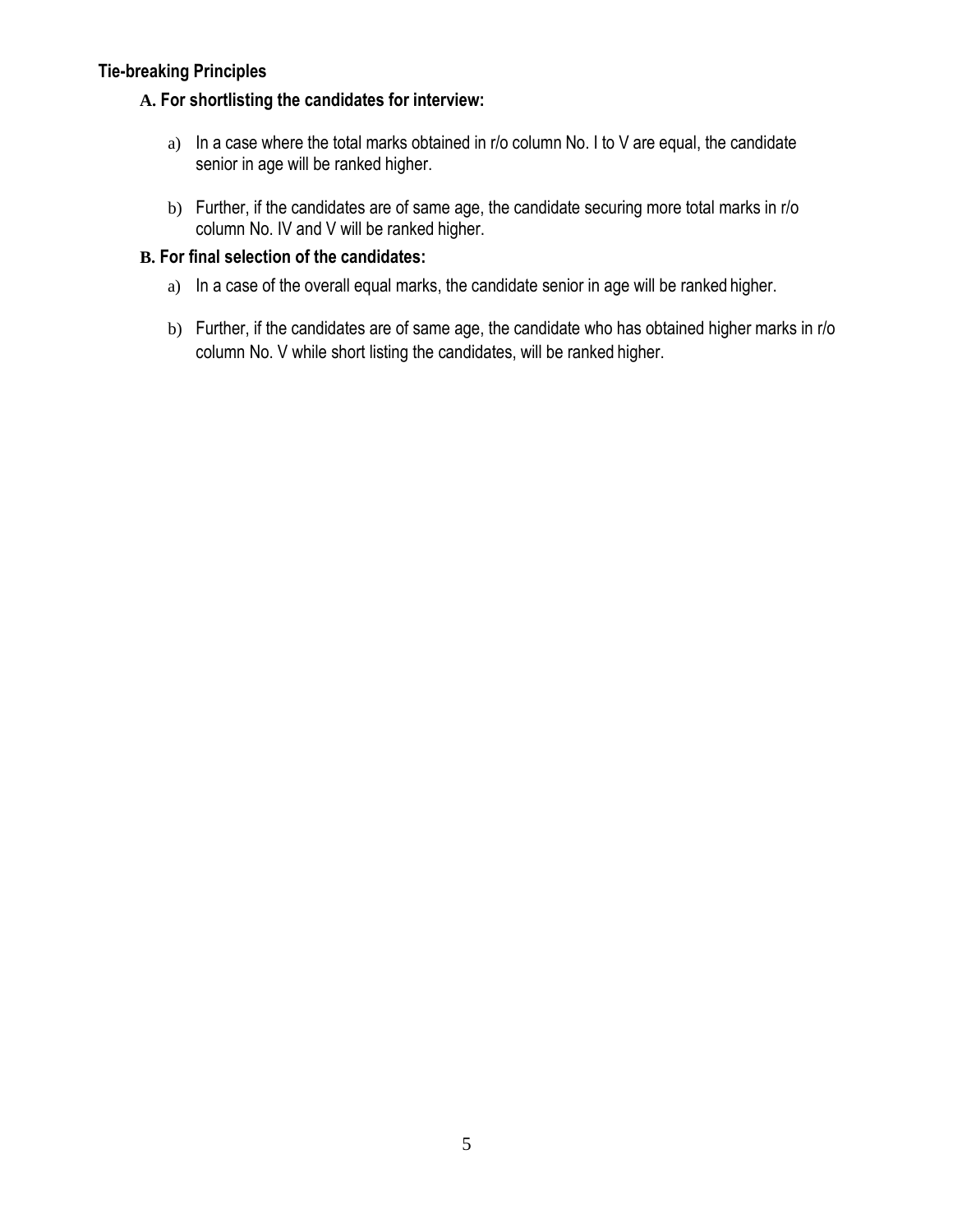# **INSTRUCTIONS FOR APPLYING (ONLINE)**

The following steps are to be followed for applying online and submitting supporting documents:

- 1. The applicant will visit institute website **[http://www.cifa.nic.in](http://www.cifa.nic.in/)** and visit the "**Job Opportunities**" tab under **Quick Links Section** for finding the link for submission of the applications.
- 2. In the said online form, candidates need to fill all the column with accurate information and submit the same.
- 3. After doing the needful as Sl. No. 2 above, the applicant will have to scan the following documents in given order in a single "pdf" format file:
- a. Duly filled and signed application format as given in **Annexure-IV**
- b. Matriculation certificate & marks sheet
- c. Intermediate marksheet
- d. Graduation Marksheet
- e. Post-Graduation Certificate and Mark sheet
- f. Copy of NET/GATE/other national level examinations certificate
- g. Caste/ Category certificate in case of SC/ ST/ OBC & Divyaang applicants
- h. Any valid Photo Identity proof document (Aadhar Card/ Voter Id/ Pan Card/ Driving Licence, etc. issued by any government agency). Aadhar Card will be preferred.
- i. Any other relevant document as desired by the applicant.

Note: all the above said documents as indicated above may be scanned preferably in multicolour in a single pdf file and the file may be saved with a file name in the given format i.e.,

<FIRSTNAME>\_<LASTNAME>\_DBT JRF.pdf **for the position of JRF**

- 4. After doing the needful as Sl. No. 2 & 3 above, the said PDF document/s must be sent through email on the email id – "[drsamanta1969@gmail.com](mailto:drsamanta1969@gmail.com)" well before the closing date and time for the submission of application.
- 5. **The submission of online forms and sending the pdf document to this email address (**[drsamanta1969@gmail.com\)](mailto:drsamanta1969@gmail.com) **both are mandatory. Failing in any one of the two may result in the rejection of application/ candidature**.
- 6. Applicants are required to check the institute website **[http://www.cifa.nic.in](http://www.cifa.nic.in/)** from time to time for any updated information.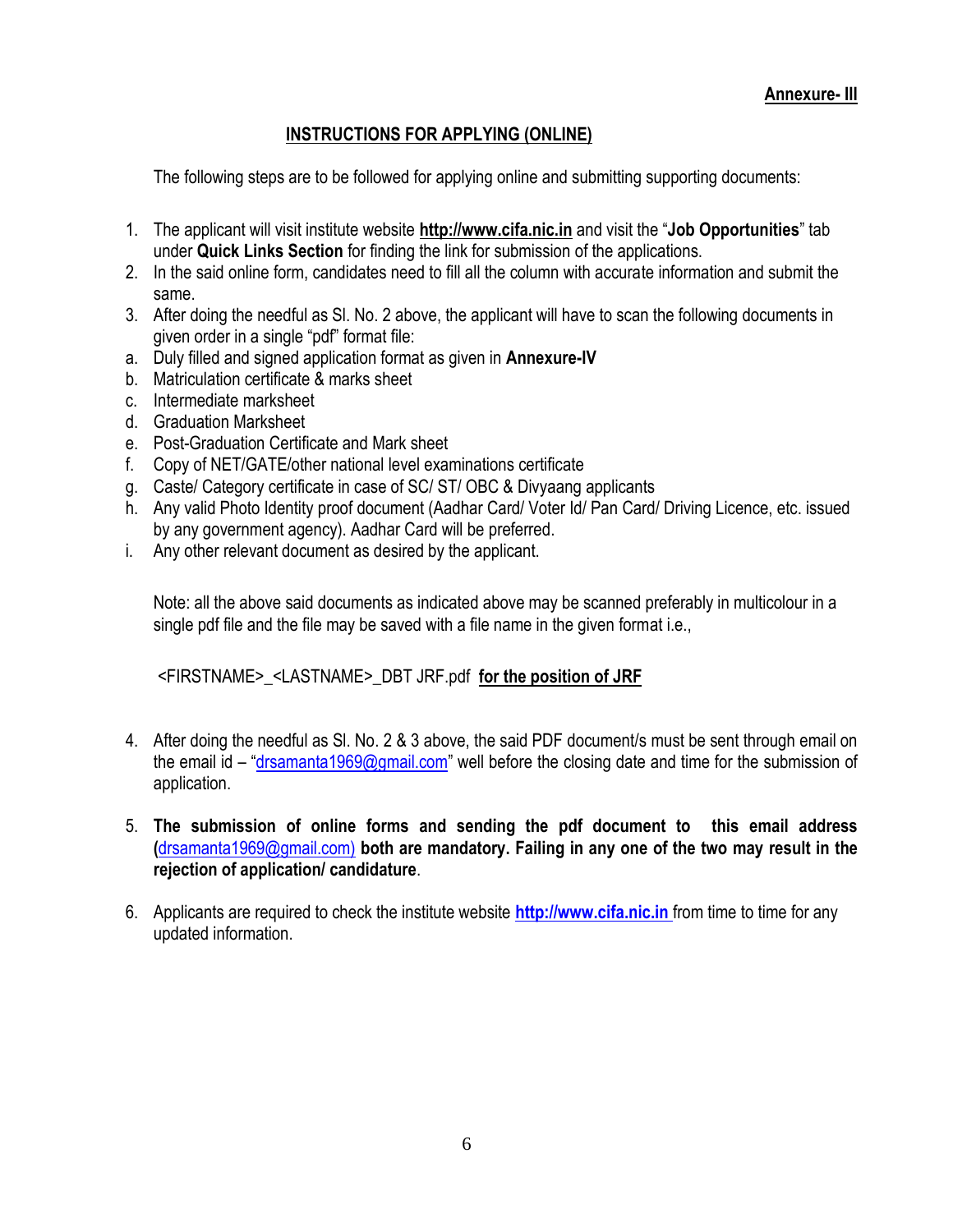#### **Annex-IV**

#### **Application Form**

Recent passport size color photograph

Application for the post of: **Junior Research Fellow** under the DBT- funded project on "*Deciphering the role of NLRs, TLRs and RLRs-signal transduction pathways in Labeo rohita brood female in enhancing broadly acting maternal innate immunity for the prevention of infection and mortality of larvae"*

|    | Full Name (In Block letters)              |
|----|-------------------------------------------|
| 2  | Father's Name                             |
| 3  | Date of Birth (DD/MM/YY)                  |
| 4  | <b>Aadhar Number</b>                      |
| 5  | Age as on the closing date of application |
| 6  | Sex                                       |
|    | <b>Marital Status</b>                     |
|    | Address with pin code                     |
| 8  | a. Permanent address                      |
|    | b. Address for communication              |
| 9  | Mobile Number                             |
|    | <b>WhatsApp Number</b>                    |
|    | Email ID                                  |
| 10 |                                           |
| 11 | Whether belongs to SC/ST/OBC/Divyang      |
|    | (Attach proof)                            |

12 Details of Education Qualification form 10<sup>th</sup> onwards (Attach self-attested copies of certificates)

| Degree | <b>Board/University</b> | Year of<br>Passing | Max. Marks | <b>Marks</b><br>Obtained | Percentage |
|--------|-------------------------|--------------------|------------|--------------------------|------------|
|        |                         |                    |            |                          |            |
|        |                         |                    |            |                          |            |
|        |                         |                    |            |                          |            |
|        |                         |                    |            |                          |            |
|        |                         |                    |            |                          |            |

- Title of the M.Sc. thesis/ dissertation work
- Proof of NET/GATE /other National level examination